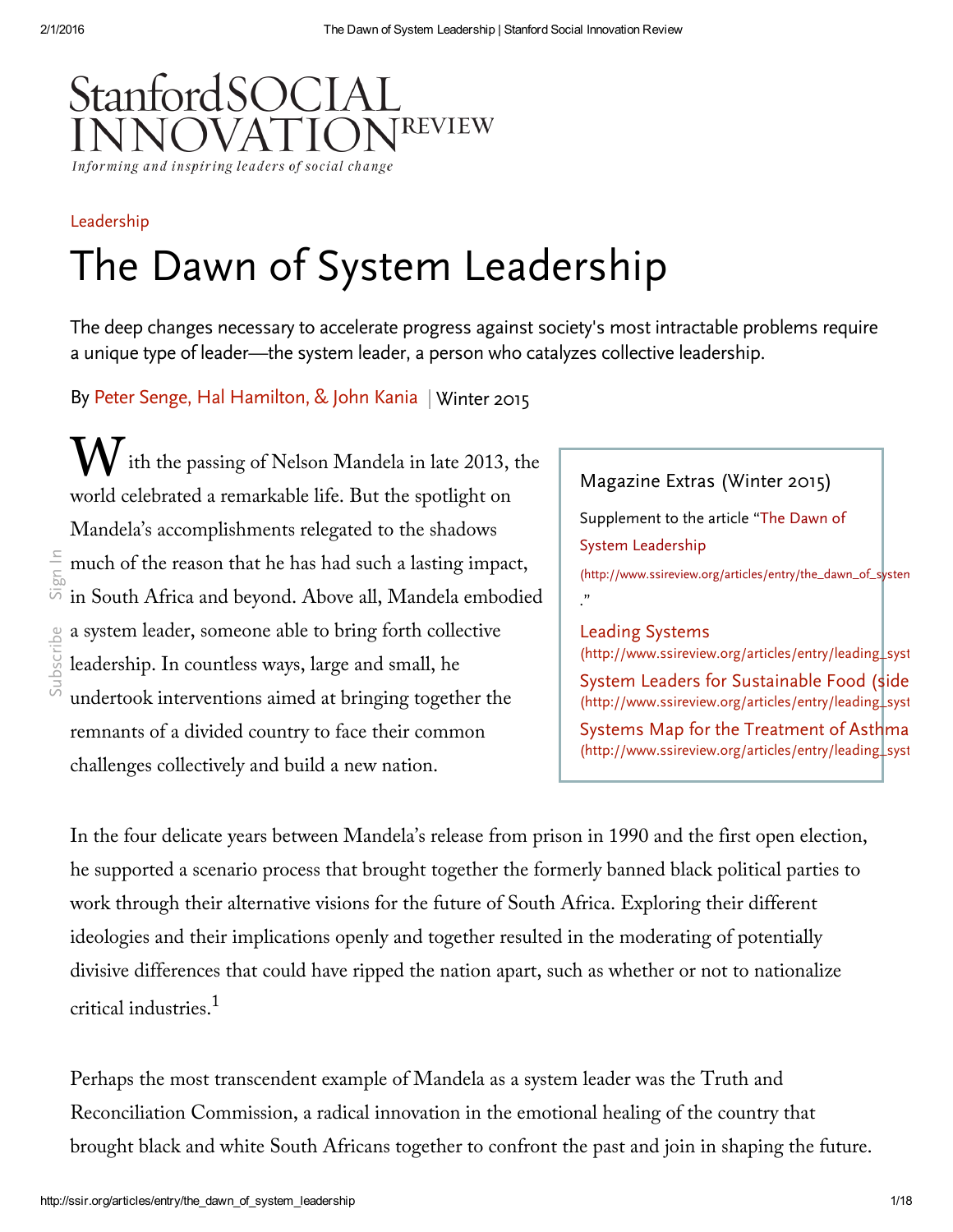The simple idea that you could bring together those who had suffered profound losses with those whose actions led to those losses, to face one another, tell their truths, forgive, and move on, was not only a profound gesture of civilization but also a cauldron for creating collective leadership. Indeed, the process would have been impossible without the leadership of people like Bishop Desmond Tutu and former President F. W. de Klerk.

Even more, the process invited the thousands who participated to step forward in co-creating a new reality for South Africa—and, in so doing, to embody an ancient understanding of leadership; the Indo-European root of "to lead," *leith*, literally means to step across a threshold—and to let go of whatever might limit stepping forward.



(Illustration by Paul Rodgers)

At no time in history have we needed such system leaders more. We face a host of systemic challenges beyond the reach of existing institutions and their hierarchical authority structures. Problems like climate change, destruction of ecosystems, growing scarcity of water, youth unemployment, and embedded poverty and inequity require unprecedented collaboration among different organizations, sectors, and even countries. Sensing this need, countless collaborative initiatives have arisen in the past decade—locally, regionally, and even globally. Yet more often than not they have floundered—in part because they failed to foster collective leadership within and across the collaborating organizations.

The purpose of this article is to share what we are learning about the system leaders needed to foster collective leadership. We hope to demystify what it means to be a system leader and to continue to grow as one. It is easy when we talk about exemplars like Mandela to reinforce a belief that these are special people, somehow walking on a higher plane than the rest of us. But we have had the honor to work with many "Mandelas," and this experience has convinced us that they share core capabilities and that these can be developed. Although formal position and authority matter, we have watched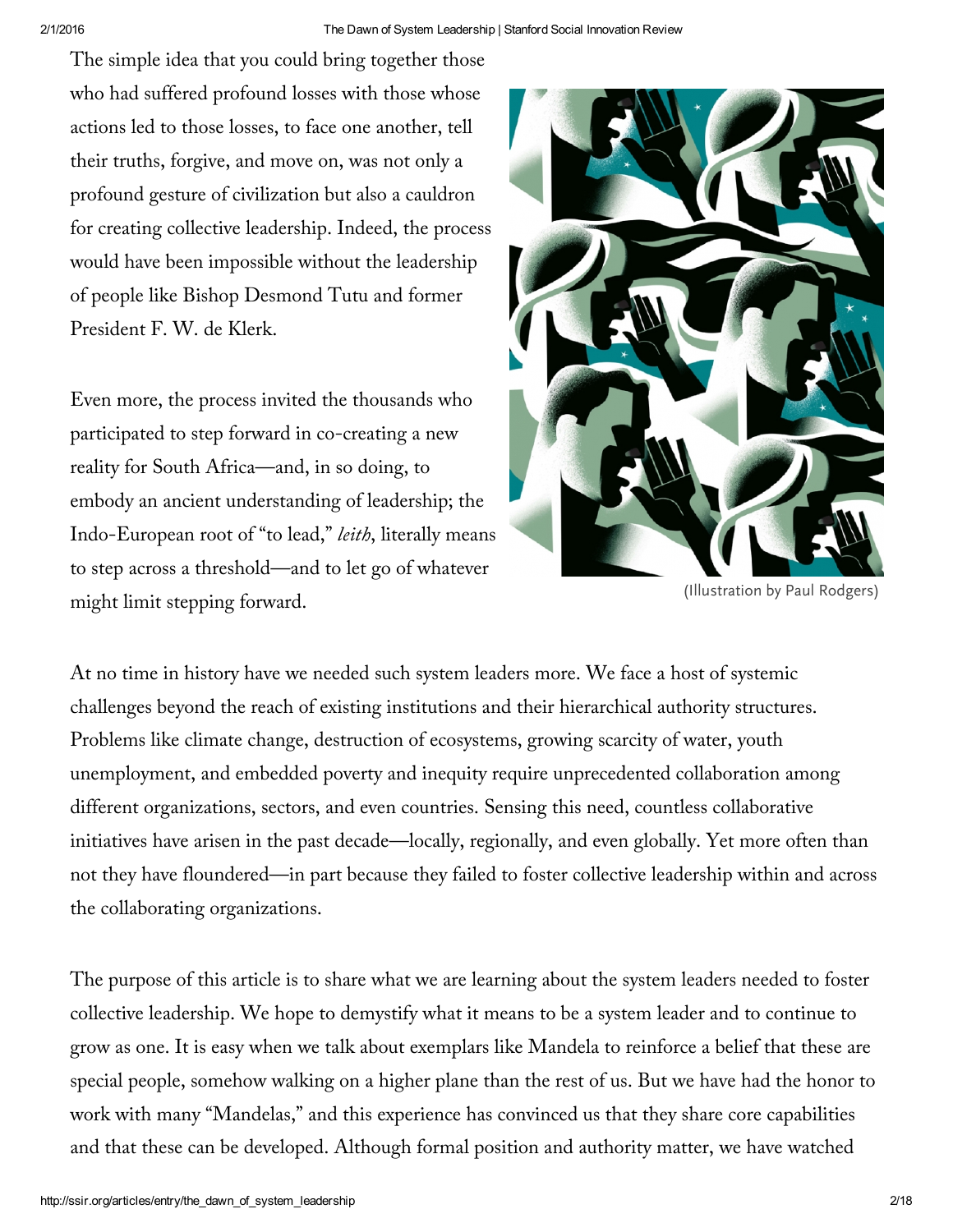people contribute as system leaders from many positions. As Ronald Heifetz has shown in his work on adaptive leadership, $^2$  these leaders shift the conditions through which others—especially those who have a problem—can learn collectively to make progress against it. Most of all, we have learned by watching the personal development of system leaders. This is not easy work, and those who progress have a particular commitment to their own learning and growth. Understanding the "gateways" through which they pass clarifies this commitment and why this is not the mysterious domain of a chosen few.

Today, many of us are "swimming in the same river"—trying to cultivate collective leadership in diverse settings around the world even while our larger cultural contexts remain firmly anchored to the myth of the heroic individual leader. This search for a new type of leadership creates a real possibility to accelerate joint learning about system leaders. For undoubtedly we are at the beginning of the beginning in learning how to catalyze and guide systemic change at a scale commensurate with the scale of problems we face, and all of us see but dimly.

# **Core Capabilities of System Leaders**

Though they differ widely in personality and style, genuine system leaders have a remarkably similar impact . Over time, their profound commitment to the health of the whole radiates to nurture similar commitment in others. Their ability to see reality through the eyes of people very different from themselves encourages others to be more open as well. They build relationships based on deep listening, and networks of trust and collaboration start to flourish. They are so convinced that something can be done that they do not wait for a fully developed plan, thereby freeing others to step ahead and learn by doing. Indeed, one of their greatest contributions can come from the strength of their ignorance, which gives them permission to ask obvious questions and to embody an openness and commitment to their own ongoing learning and growth that eventually infuse larger change efforts.

As these system leaders emerge, situations previously suffering from polarization and inertia become more open, and what were previously seen as intractable problems become perceived as opportunities for innovation. Short-term reactive problem solving becomes more balanced with long-term value creation. And organizational self-interest becomes re-contextualized, as people discover that their and their organization's success depends on creating well-being within the larger systems of which they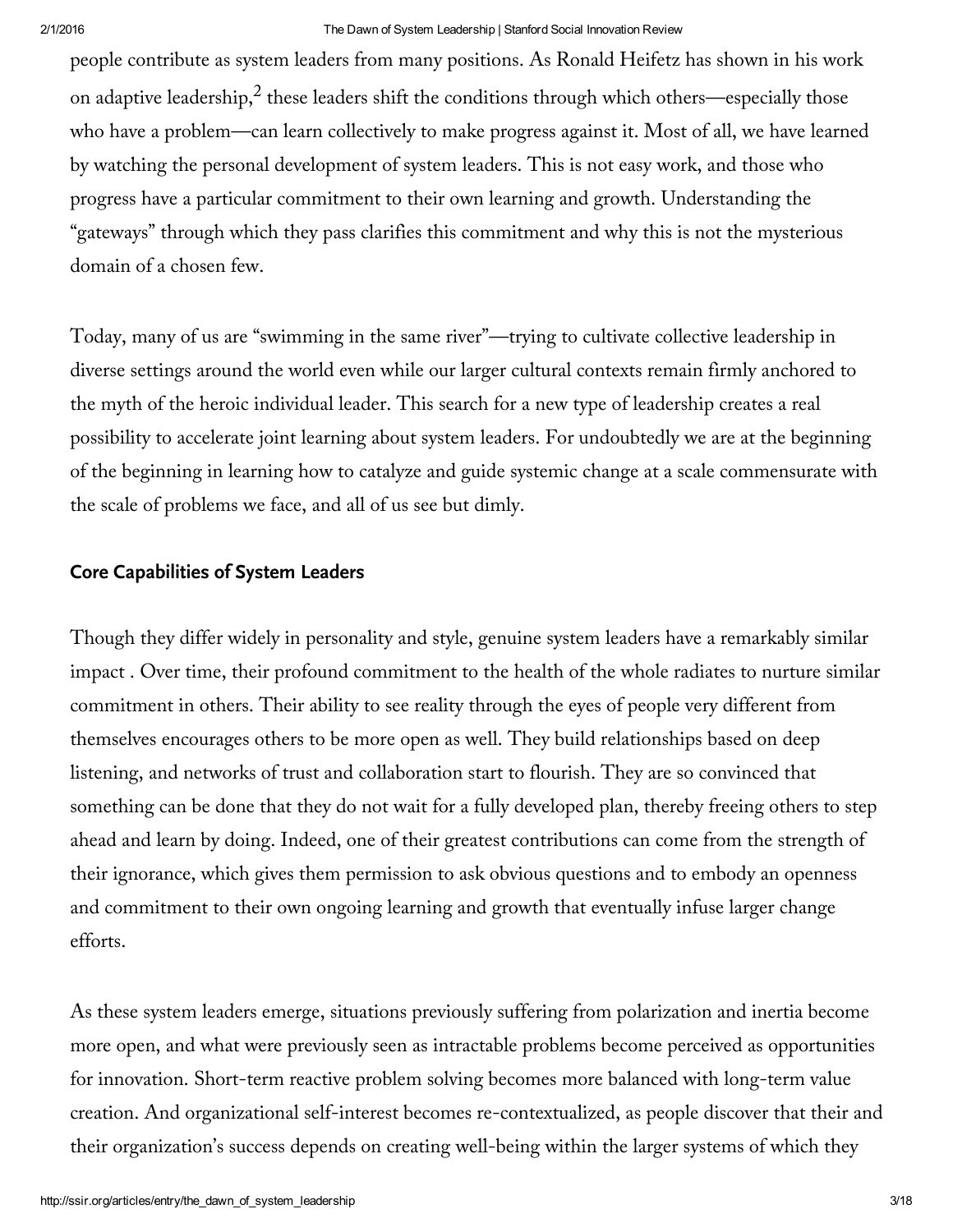are a part.

There are three core capabilities that system leaders develop in order to foster collective leadership. The first is the ability to see the larger system. In any complex setting, people typically focus their attention on the parts of the system most visible from their own vantage point. This usually results in arguments about who has the right perspective on the problem. Helping people see the larger system is essential to building a shared understanding of complex problems. This understanding enables collaborating organizations to jointly develop solutions not evident to any of them individually and to work together for the health of the whole system rather than just pursue symptomatic fixes to individual pieces.

The second capability involves fostering reflection and more generative conversations. Reflection means thinking about our thinking, holding up the mirror to see the taken-for-granted assumptions we carry into any conversation and appreciating how our mental models may limit us. Deep, shared reflection is a critical step in enabling groups of organizations and individuals to actually "hear" a point of view different from their own, and to appreciate emotionally as well as cognitively each other's reality. This is an essential doorway for building trust where distrust had prevailed and for fostering collective creativity.

The third capability centers on shifting the collective focus from reactive problem solving to cocreating the future. Change often starts with conditions that are undesirable, but artful system leaders help people move beyond just reacting to these problems to building positive visions for the future. This typically happens gradually as leaders help people articulate their deeper aspirations and build confidence based on tangible accomplishments achieved together. This shift involves not just building inspiring visions but facing difficult truths about the present reality and learning how to use the tension between vision and reality to inspire truly new approaches.

Much has been written about these leadership capabilities in the organizational learning literature and the tools that support their development. $^3$  But much of this work is still relatively unknown or known only superficially to those engaged in collaborative systemic change efforts.

## **Gateways to Becoming a System Leader**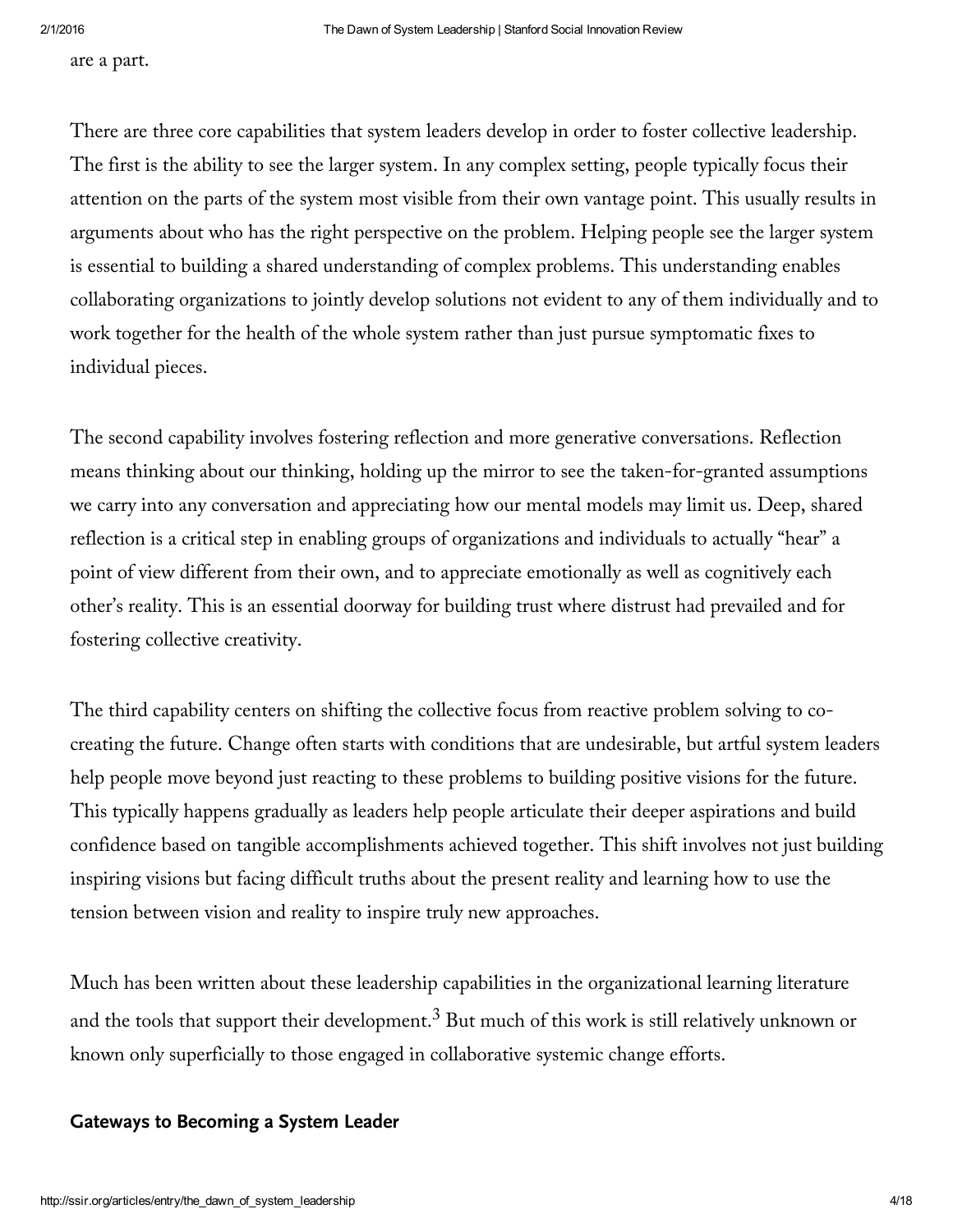Many years ago, a mentor of ours, William O'Brien, past CEO of Hanover Insurance Companies, posed an important question, "Many business leaders espouse ideals like vision, purposefulness, and growing people to grow results. If these aims are so widely shared, then why are such organizations so rare?" O'Brien's answer was simple, "I think it is because very few people appreciate the nature of the commitment needed to build such an enterprise." We believe this insight also applies to budding system leaders seeking to help build collaborative networks for systemic change.

Watching people grow as system leaders has shown us repeatedly the depth of commitment it requires and clarified the particular gateways through which budding system leaders begin their developmental journeys. These gateways do not define the whole of those journeys, but they do determine whether or not they ever commence. Those unwilling to pass through them may say all the right things about system leadership, but they are unlikely to make much progress in embodying their aspirations.

**Re-directing attention: seeing that problems "out there" are "in here" also—and how the two are connected** | Continuing to do what we are currently doing but doing it harder or smarter is not likely to produce very different outcomes. Real change starts with recognizing that we are part of the systems we seek to change. The fear and distrust we seek to remedy also exist within us—as do the anger, sorrow, doubt, and frustration. Our actions will not become more effective until we shift the nature of the awareness and thinking behind the actions.

Roca, Inc. [\(http://rocainc.org/\)](http://rocainc.org/) , is a community youth development organization founded in the Boston area in 1988. Roca works with youths whom, by and large, no one else will work with. Many of the organization's staff are former gang members who now work on the streets to help current gang members redirect their lives. $^4$  In 2013, 89 percent of the high-risk youth in Roca's program for parolees and ex-convicts had no new arrests, 95 percent had no new technical violations, and 69 percent remained employed. On the strength of these outcomes, in 2013 Massachusetts entered into a \$27 million social impact bond with Roca, whereby Roca will be paid to keep at-risk youth out of prison, receiving remuneration directly in proportion to the positive outcomes they achieve. $^5$ 

Critical to Roca's success has been its ability to build transformative relationships with the young people it works with. It does this by what it calls "relentless" outreach and relationship building. "Our first job is simply to 'show up' for kids," says founder and CEO Molly Baldwin. "The truth is that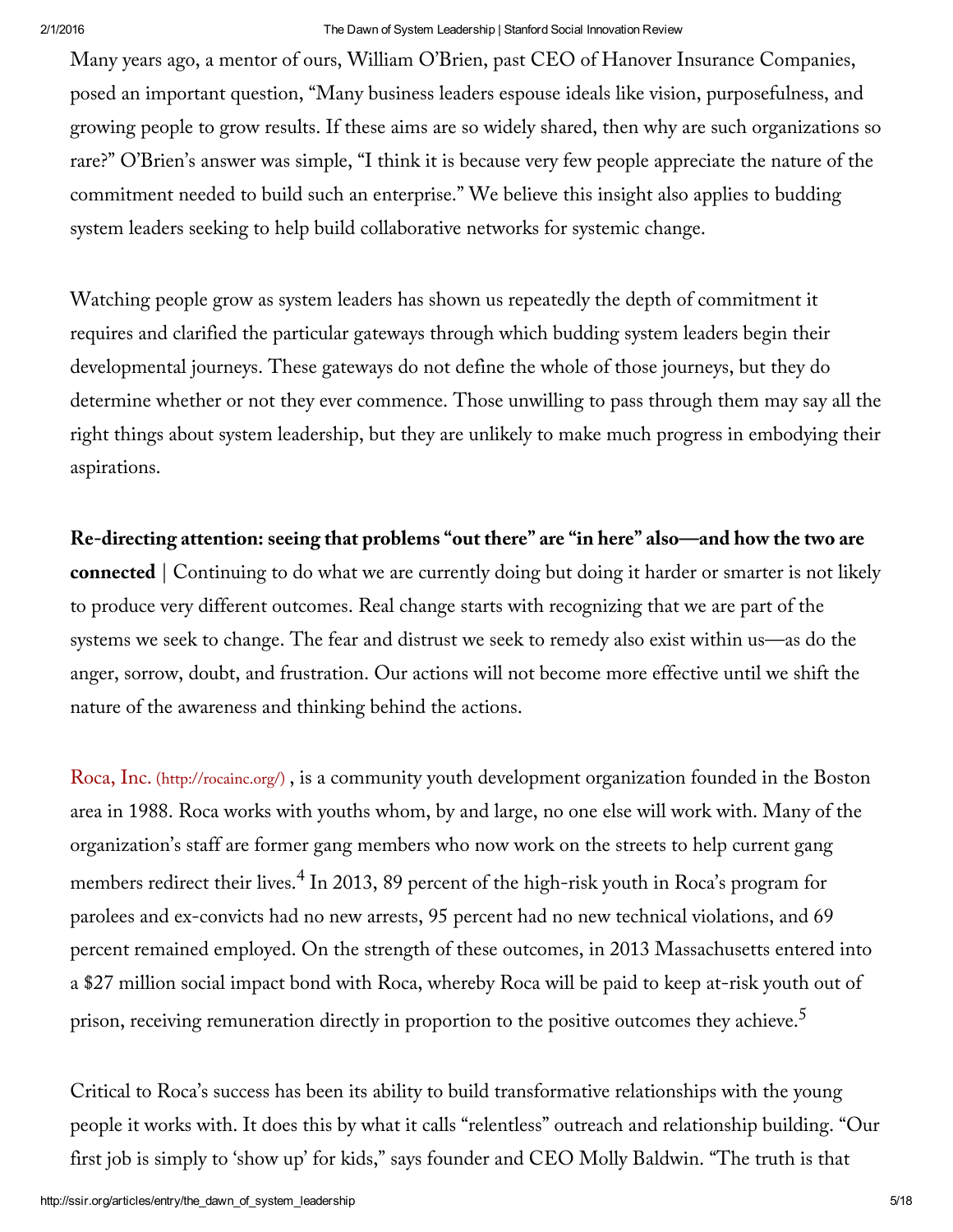many have never had someone they could count on consistently in their lives."

Showing up for young people means using processes like "peacekeeping circles [\(http://www.restorativejustice.org/university-classroom/01introduction/tutorial-introduction-to-restorative](http://www.restorativejustice.org/university-classroom/01introduction/tutorial-introduction-to-restorative-justice/processes/circles)justice/processes/circles) ," a Native American practice that Roca has adapted and applied in diverse settings, from street conflicts to sentencing and parole circles. The practice begins by getting all the critical players in any situation into a circle and opening with each person saying a few words about his deepest intentions. The central idea behind the circle is that what affects the individual affects the community, and that both need to be healed together.<sup>6</sup> "We learn to listen to each other in a deep way in circles," says Roca youth worker Omar Ortez. "You see that a problem is not just one person's problem, it is all our problem."

Developing peacekeeping circles has not been easy, including for Baldwin herself. At Roca's first circle training 15 years ago, "Forty people came—young people, police and probation officers, community members, and friends," recalls Baldwin. "Halfway through the opening session, everything blew up. People were screaming, the kids were swearing, everyone was saying, 'See! This is never going to work!' Watching the session break down was wrenching, but eventually I understood how committed I was to divisiveness and not unity, how far I was from being a peacemaker. I understood on a visceral level the problems with 'us and them' thinking, and how I perpetuated that, personally and for the organization. Continuing to insist, 'I'm right, you're wrong! The issue is you, not us, because we hold the moral high ground!' was a big source of what was limiting our ability to truly help people and situations."

In their book *Leading from the Emerging Future [\(http://www.amazon.com/Leading-Emerging-Future-Ego-System-](http://www.amazon.com/Leading-Emerging-Future-Ego-System-Eco-System/dp/1605099260)Eco-System/dp/1605099260)* , Otto Scharmer and Katrin Kaufer describe three "openings" needed to transform systems: opening the mind (to challenge our assumptions), opening the heart (to be vulnerable and to truly hear one another), and opening the will (to let go of pre-set goals and agendas and see what is really needed and possible). These three openings match the blind spots of most change efforts, which are often based on rigid assumptions and agendas and fail to see that transforming systems is ultimately about transforming relationships among people who shape those systems. Many otherwise well-intentioned change efforts fail because their leaders are unable or unwilling to embrace this simple truth. Baldwin's development as a system leader started with her willingness to face her own biases and shortcomings (and how these shortcomings limited Roca's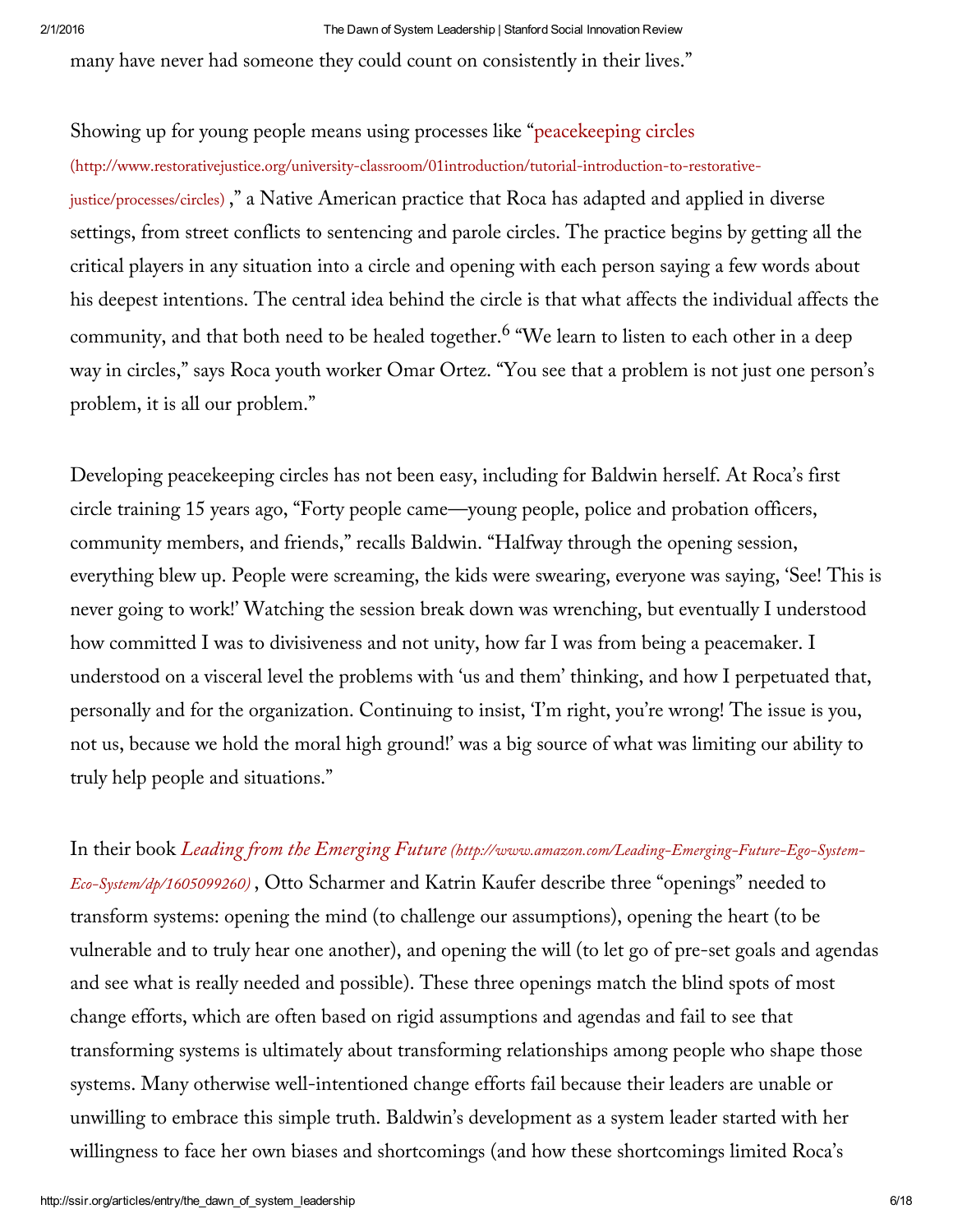effectiveness in their work) and her openness to gradually setting a tone for the whole organization.

Today, this willingness to open the mind, heart, and will has extended far beyond the four walls of Roca as the organization has evolved into a critical interface between gangs, police, courts, parole boards, schools, and social service agencies. Indeed, many of Roca's important allies are the police departments in the communities it serves. It has been a long journey for former social activists who often saw the cops as the enemy.

## **Re-orienting strategy: creating the space for change and enabling collective intelligence and**

**wisdom to emerge** | Ineffective leaders try to make change happen. System leaders focus on creating the conditions that can produce change and that can eventually cause change to be self-sustaining. As we continue to unpack the prerequisites to success in complex collaborative efforts, we appreciate more and more this subtle shift in strategic focus and the distinctive powers of those who learn how to create the space for change.

For Darcy Winslow, the journey to becoming a system leader began in 1998 when she was responsible for Nike's advanced research department and was reviewing a gas chromatograph toxicological analysis that showed, she says, "for the first time the chemicals embedded in one of our top running shoes. Our VP of product looked at the results—the known toxins embedded in our products and processes and the many chemicals that posed uncertain risks—and then surprised us, by asking what we thought he should do. We figured he was the head of this part of the business and would know. But after some time, we understood. The stuff that was in our products was there because of cost, function, and our design and material choices. The real question became, 'Who could —and should—lead in tackling this truly complex problem?'"

Over the ensuing weeks and months came an epiphany for Winslow. "Nike creates products," she says. "Our first maxim is, 'It is in our nature to innovate.' The people we had to reach were the designers. While Nike had about 25,000 employees at that time, there were only about 300 designers. Five to 10 percent of our designers represented only 15 to 30 people. Suddenly, building an initial critical mass seemed far less daunting. So I went knocking on doors."

With the report in hand, Winslow simply showed the results to designers and asked what they thought. "You could tell within two minutes if the person was stirred up to do anything," says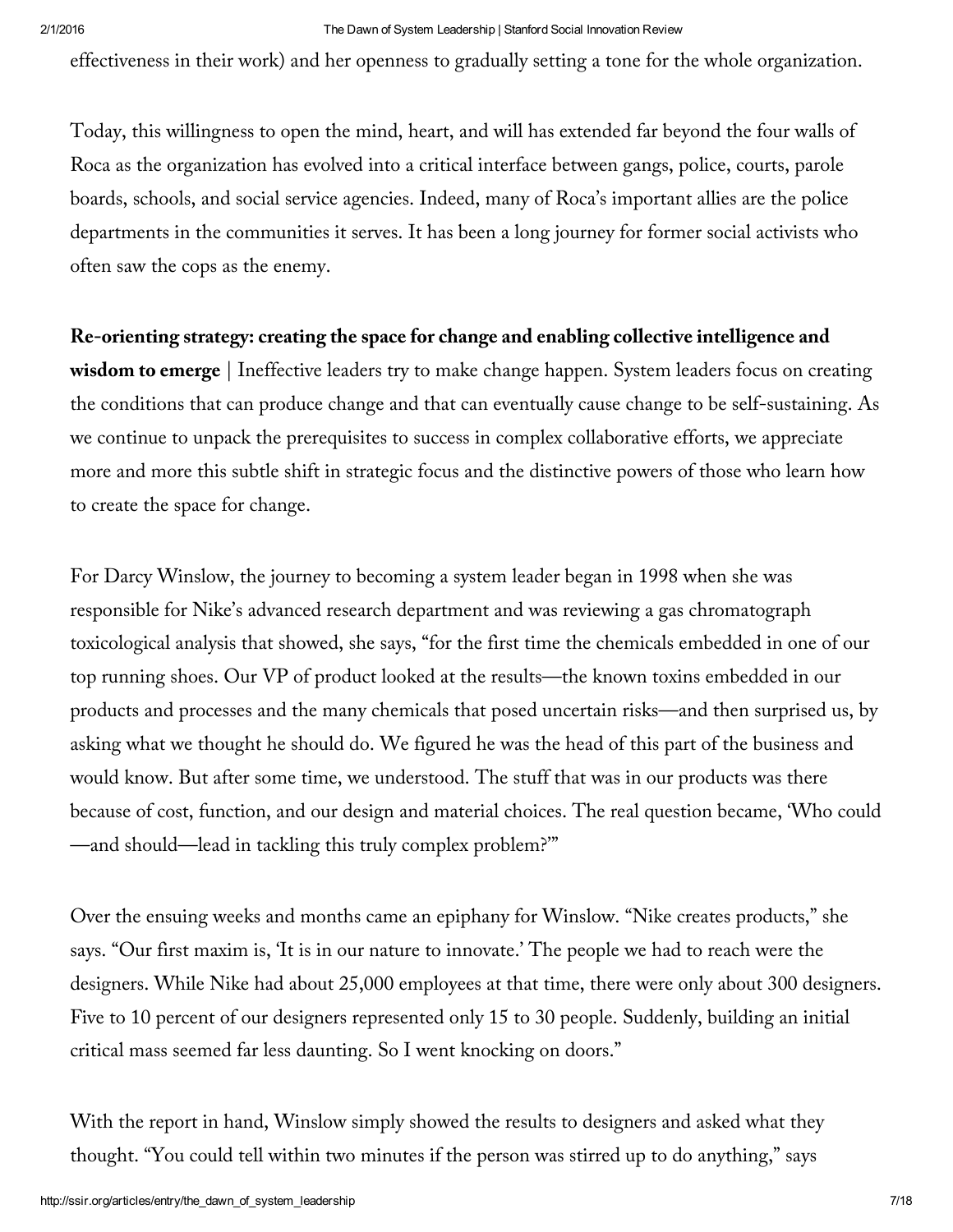Winslow. "If they weren't, I moved on. If they were, I asked for a second meeting."

Soon Winslow was bringing together groups of engaged designers and others in related product creation functions, and a new network started to emerge. "If you tell a great designer something is impossible—like you cannot make a world-class running shoe without glues—they get very excited. It is the challenge that engages them." Within two years, about 400 designers and product managers convened for a two-day summit where leading sustainability experts and senior management explored together the concept of design for sustainability. A movement was born within Nike.

Today, Nike's efforts have spurred collective leadership throughout the sports apparel industry on waste, toxicity, water, and energy. For example, the Joint Roadmap Towards Zero Discharge of Hazardous Chemicals, a joint initiative of Greenpeace, Nike, Puma, Adidas, New Balance, and others, aims to systematically identify major toxins and achieve zero discharge of hazardous chemicals in the entirety of the sport apparel manufacturing industry worldwide, starting in China. $^7$  (Winslow left Nike in 2008 and is now managing director of the Academy for Systemic Change.)

We are all on a steep learning curve in understanding this gateway of creating space for change, but it seems to be crucial not only in initiating collaborative efforts but in what ultimately can arise from them. A few years ago, one of us co-authored an article describing five conditions for achieving progress at a large scale through a disciplined approach to collaboration called "collective impact." $^{8}$ Today as we research and observe effective collective impact initiatives, what stands out beyond the five conditions is the collective intelligence that emerges over time through a disciplined stakeholder engagement process—the nature of which could never have been predicted in advance.

Systemic change needs more than data and information; it needs real intelligence and wisdom. Jay Forrester, the founder of the system dynamics method that has shaped our approach to systems thinking, pointed out that complex non-linear systems exhibit "counterintuitive behavior." He illustrated this by citing the large number of government interventions that go awry through aiming at short-term improvement in measurable problem symptoms but ultimately worsening the underlying problems—like increased urban policing that leads to short-term reductions in crime rates but does nothing to alter the sources of embedded poverty and worsens long-term incarceration rates.<sup>9</sup> Another systems thinking pioneer, Russell Ackoff, characterized wisdom as the ability to distinguish the short-term from the long-term effects of an intervention. $^{10}\rm$  The question is, How

http://ssir.org/articles/entry/the\_dawn\_of\_system\_leadership 8/18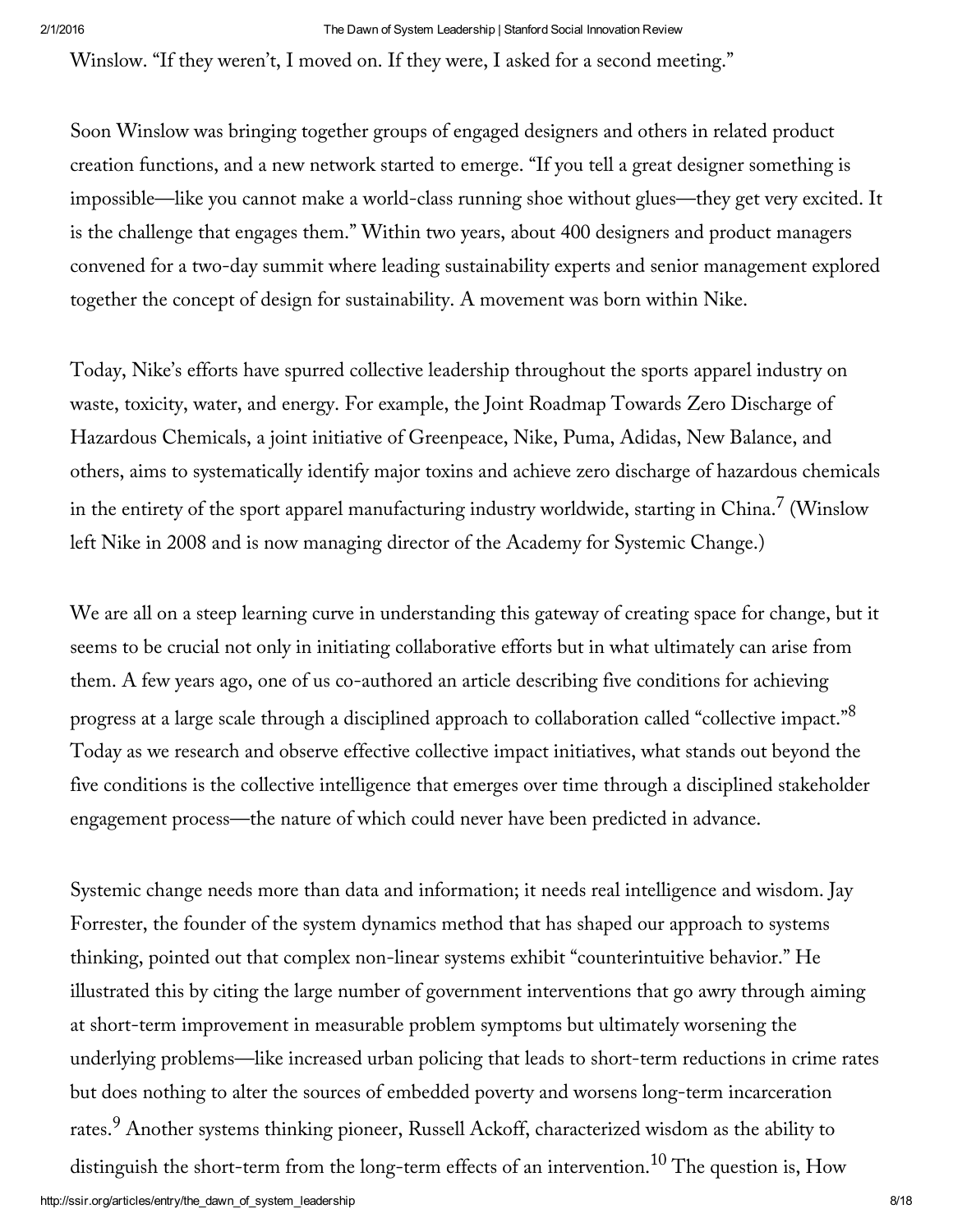does the wisdom to transcend pressures for low-leverage symptomatic interventions arise in practice?

System leaders like Baldwin and Winslow understand that collective wisdom cannot be manufactured or built into a plan created in advance. And it is not likely to come from leaders who seek to "drive" their predetermined change agenda. Instead, system leaders work to create the space where people living with the problem can come together to tell the truth, think more deeply about what is really happening, explore options beyond popular thinking, and search for higher leverage changes through progressive cycles of action and reflection and learning over time. Knowing that there are no easy answers to truly complex problems, system leaders cultivate the conditions wherein collective wisdom emerges over time through a ripening process that gradually brings about new ways of thinking, acting, and being.

For those new to system leadership, creating space can seem passive or even weak. For them, strong leadership is all about executing a plan. Plans are, of course, always needed, but without openness people can miss what is emerging, like a sailor so committed to his initial course that he won't adjust to shifts in the wind. Even more to the point, the conscious acts of creating space, of engaging people in genuine questions, and of convening around a clear intention with no hidden agenda, creates a very different type of energy from that which arises from seeking to get people committed to your plan. When Winslow went to the designers, she went with basic data and a big question, "What do you think about this and what should we do?" Her success in building an extraordinary network of collaboration and shared commitment over 15 years, whose ripples are still spreading, started with this basic shift in strategy. System leaders understand that plans and space are the yang and yin of leadership. Both are needed. But what is needed even more is balance between the two.

## **Practice, practice, practice: all learning is doing, but the doing needed is inherently developmental**

| Bringing together diverse stakeholders with little history of collaboration, different mental models, and different and even apparently competing aims is a high-risk undertaking. Good intentions are not enough. You need skills. But skills come only from practice. Everybody wants tools for systemic change. But too few are prepared to use the tools with the regularity and discipline needed to build their own and others' capabilities.

This is why system leaders like Baldwin and Winslow never stop practicing how to help people see the larger systems obscured by established mental models, how to foster different conversations that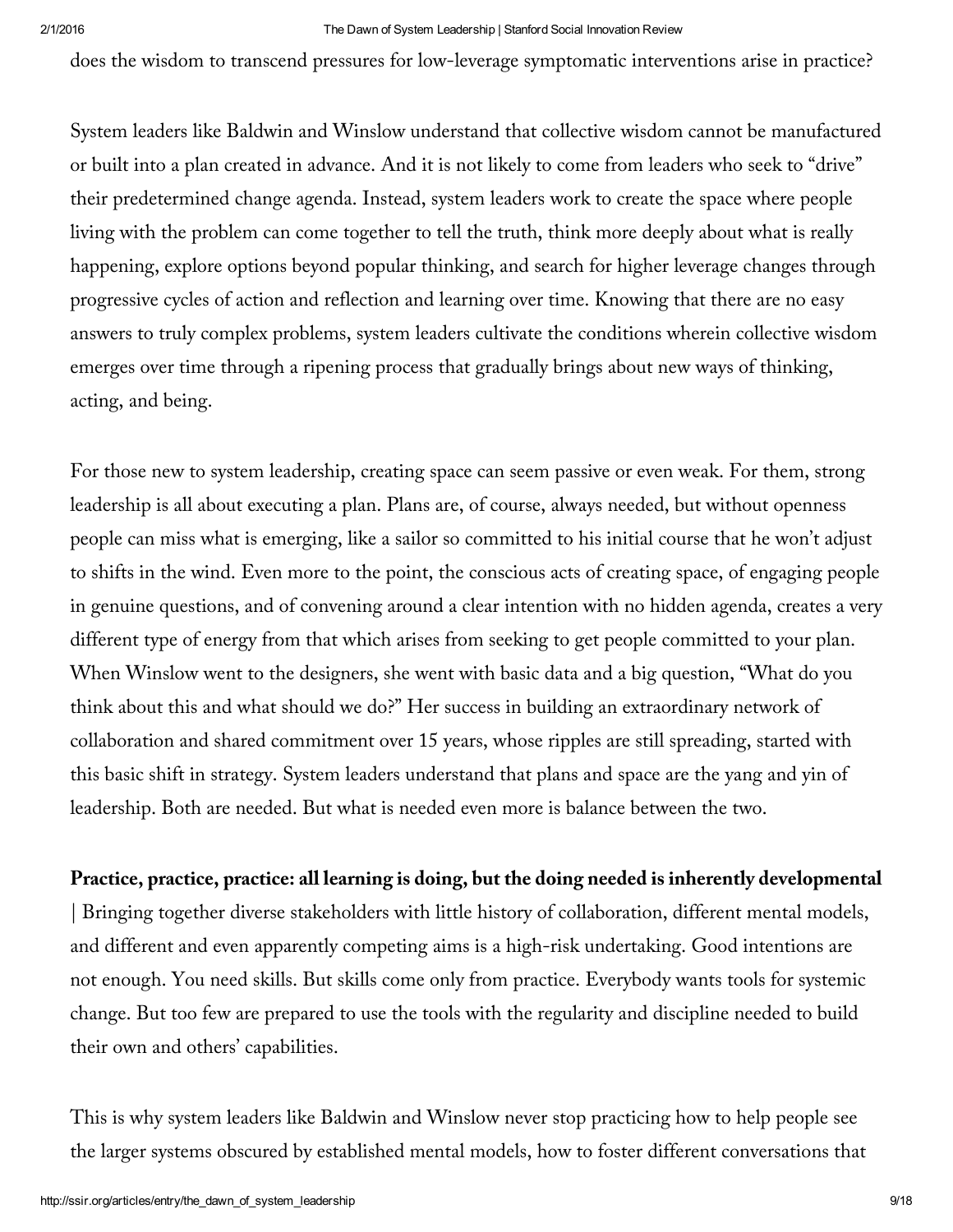gradually build genuine engagement and trust, and how to sense emerging possibilities and help shift the collective focus from just reacting to problems to releasing collective creativity. The practice is internal and external, and it requires discipline.

Fortunately, a rich set of tools has emerged from diverse fields over the past few decades for developing these core system leadership capabilities. The tools that matter have two functions: they produce practical benefits *and* they affect how people think and see the world. As the inventor Buckminster Fuller said, "If you want to change how a person thinks, give up. You cannot change how another thinks. Give them a tool the use of which will gradually cause them over time to think differently."

What follows are examples of a few of these tools and how they can be applied to develop each of the core leadership capacities.

*Tools for seeing the larger system.* Tools that help people see the larger system integrate the different mental models of multiple stakeholders to build a more comprehensive understanding. Often this starts with simple questions, like Winslow's "Do we know what is in our product?" For educators, it might be "What happens for the child when she or he is outside of school?" Systems mapping can be used to extend this inquiry by helping stakeholders build a visual picture of the relationship and interdependencies beyond the boundaries they normally assume.

For example, in an initiative focused on improving children's asthma outcomes in Dallas, a steering committee composed of doctors, hospital administrators, community agencies, insurance providers, the city health department, faith based organizations, built-environment executives, philanthropists, and public schools worked together to map out the system of children's health of which they were all a part. Leaders of the effort agreed up front that they needed all these different views of children's asthma in order to develop a full perspective. It was also clear, as the group engaged in initial dialogue, that each person's perspective on the causes of poor asthma outcomes, and the solutions to produce better outcomes, was different.

The systems map the group developed helped all involved to see the entire system better, and for each professional to see aspects affecting children's health that were less evident in their own work. Eventually, the group created what it called the "asthma wellness equation," which translated insights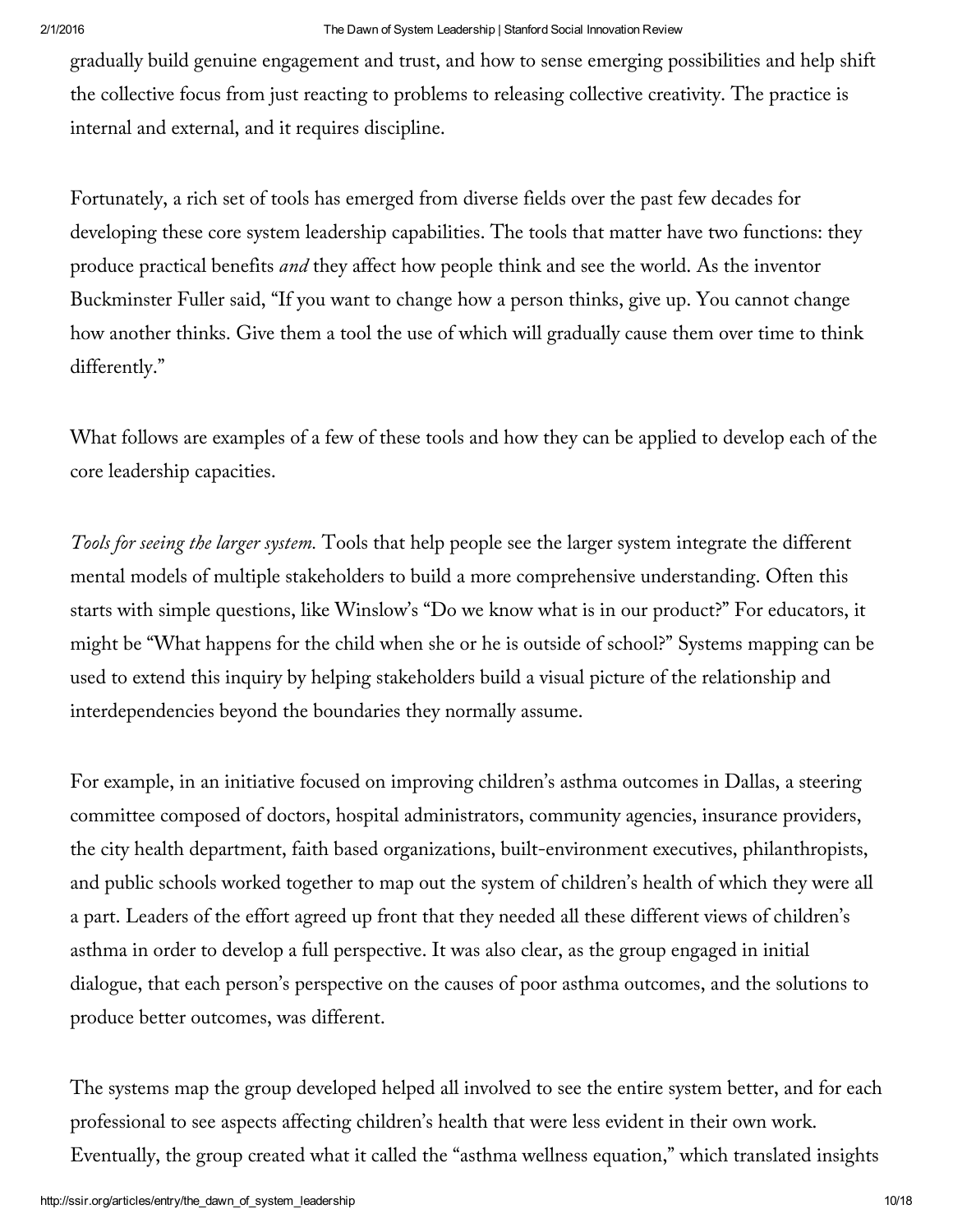from the systems map into an illustration that knit together the science of asthma triggers, the practices of asthma management, and the leadership of families and community in creating support structures that promoted a sense of efficacy within asthmatic children themselves. (To see a copy of the illustration, go to www.ssireview.org.) This map especially helped clinical professionals to put in perspective the often-overlooked influence of family and community on asthma, not just clinical interventions. It also helped non-clinical actors, such as schools and public housing administrators, see more clearly how their actions linked to those within the medical community. $^{11}$ 

*Tools for fostering reflection and generative conversation.* Tools that help foster reflection and generative conversation are aimed at enabling groups to slow down long enough to "try on" other people's viewpoints regarding a complex problem. These tools enable organizations and individuals to question, revise, and in many cases release their embedded assumptions. Examples include the peacekeeping circles used by Roca and the dialogue interviews conducted by Winslow.

Two other tools we have often seen used by system leaders are "peer shadowing" and "learning journeys."<sup>12</sup> Both tools have been used to build the Sustainable Food Lab, a network of more than 70 of the world's largest food companies and global and local NGOs (half NGOs, half companies) working together to make "sustainable agriculture the mainstream system." Starting in 2004, with Oxfam, Unilever, and the Kellogg Foundation as initial conveners, a team of 30 senior managers from food businesses and social and environmental NGOs spent time in each others' organizations and traveled together to see aspects of the food system they had never seen. Corporate executives visited farmer co-ops and social activists saw the operations of multi-national food companies. "This almost never happens in our normal busy focus on tasks and results," says Andre van Heemstra, a member of the management board at Unilever and the founding Lab team. Gradually, as business and NGO partners got to understand one another better as people and as professionals, the cognitive dissonance between them became less, and the power of their differing views grew. "We *do* see the world very differently, and that is our greatest strength," said a corporate participant about a year into the process. Today the Lab has become a powerful incubator for collaborative projects, such as companies and NGOs learning together how to manage global supply chains for long-term reliability based on the health of farming communities and ecologies. Practices like Learning Journeys are regularly incorporated into projects and gatherings.

Embedded in tools like peacekeeping circles, dialogue interviews, peer shadowing, and learning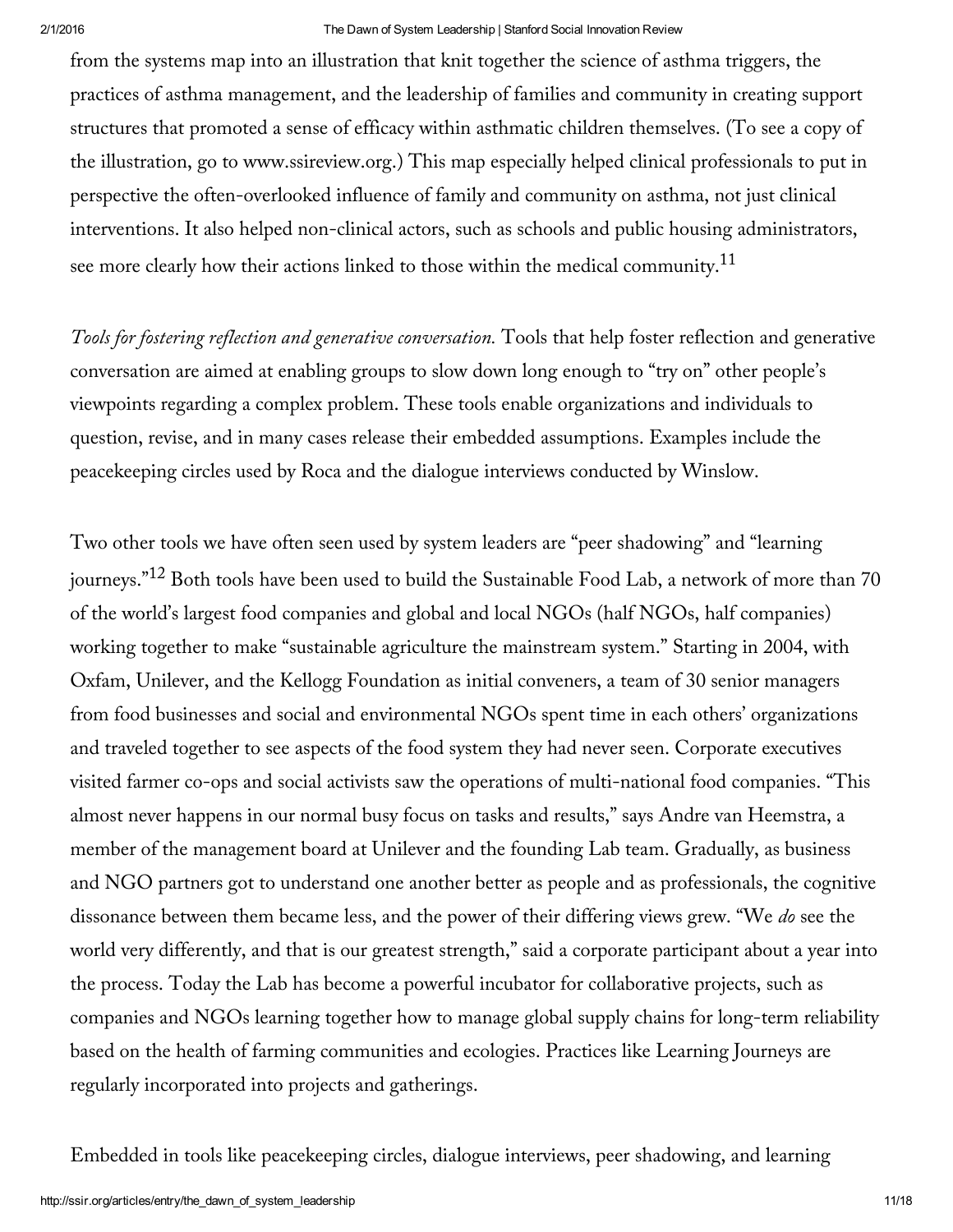journeys is a disciplined approach to observation and deeper conversations called the "Ladder of Inference.<sup>13</sup> System leaders committed to practicing with the ladder learn to pay better attention to how their often unconscious assumptions shape their perceptions, from what data they notice and do not notice to the conclusions they draw. The ladder also provides a reorientation path for shifting behavior, from asserting subjective assumptions as reality, to identifying what facts people actually have and the reasoning by which they interpret those facts. Winslow calls it "an essential tool for the deeper listening that builds networks of collaborating change leaders."

*Tools for shifting from reacting to co-creating the future.* Building the capacity to shift from reacting to co-creating is anchored in relentlessly asking two questions, What do we really want to create? and What exists today? This creative tension, the gap between vision and reality, generates energy, like a rubber band stretched between two poles. Helping themselves and others generate and sustain creative tension becomes one of the core practices of system leaders.

One approach embodying creative tension that we have seen help large, multi-stakeholder initiatives is the Appreciative Inquiry (AI) Summit (http://www.pgexchange.org/index.php? [option=com\\_content&view=article&id=151&Itemid=145\)](http://www.pgexchange.org/index.php?option=com_content&view=article&id=151&Itemid=145) . An initiative begun in 2010 used an AI Summit to bring together police, grassroots advocates, courts, probation officers, state agencies, private agencies, education institutions, health care providers, and philanthropy to reform the New York state juvenile justice system. $^{14}$  At the outset, few thought it possible to get this group of 20 stakeholders to agree (one group was actually suing another). But no one had ever brought them together for real dialogue and to explore the visions they might share.

To start, people were encouraged to collectively imagine that "The rates of recidivism in New York state have become the lowest in the nation … and the New York state juvenile justice system has become a model for other communities across the nation." Buoyed, almost miraculously, by collectively imagining the dimensions of this compelling future, the group eventually was able to agree on two goals they could work together on: improving public safety and effectively rehabilitating youths who were involved with the state justice system.

Within ten months, the group had turned those goals into a full-fledged reform plan. A year later, components of this reform plan were adopted by the governor, passed into legislation, and rolled out in communities across the state. Today, three years into the reforms, New York has 45 percent fewer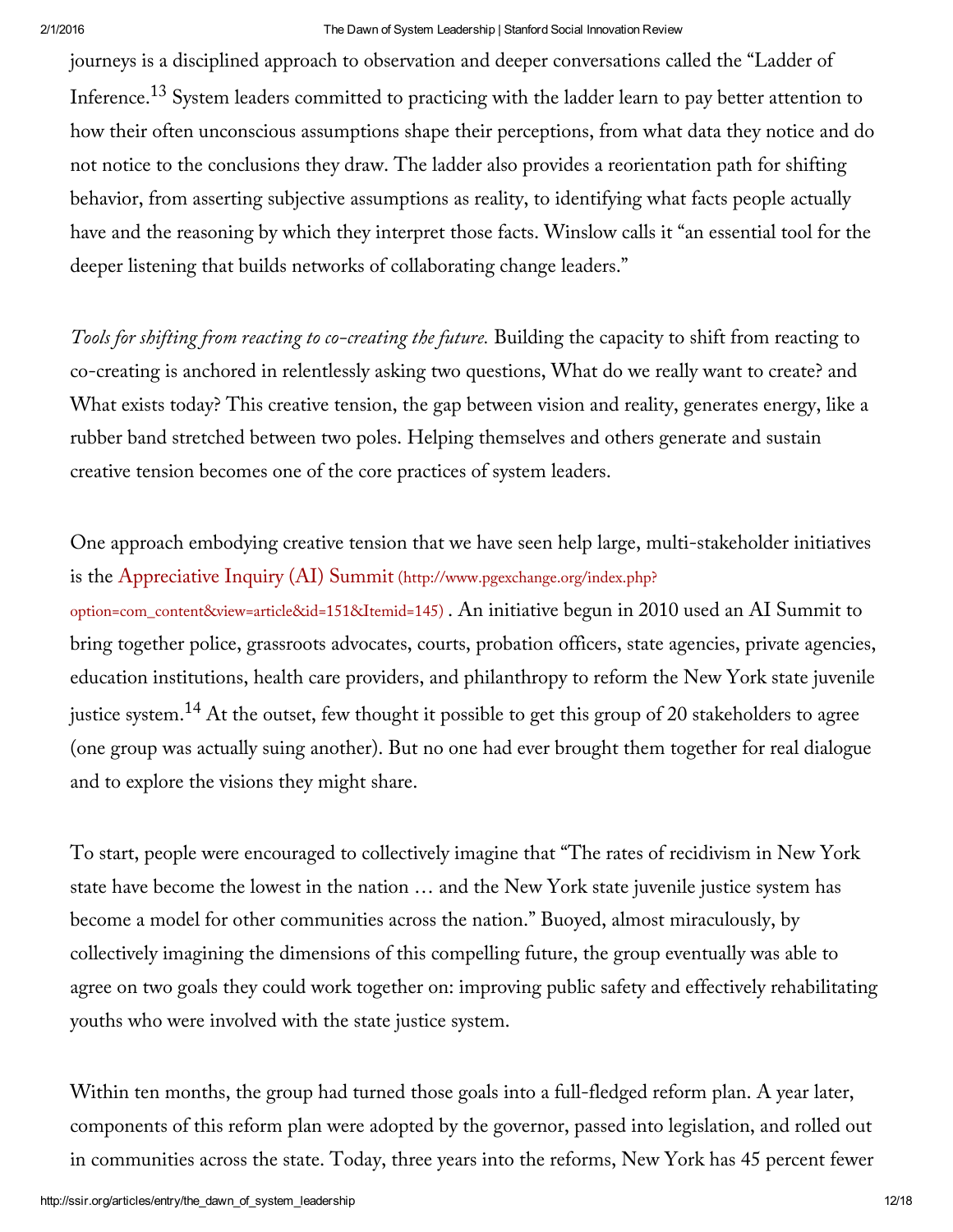youths in the custody of the state juvenile justice system, without any increase in crime. $^{15}$  Many of those initially involved cite the AI Summit as a seminal event that turned the tide from people holding on to past realities into a network of organizations and individuals excited about a more compelling future.

This example illustrates something we have seen again and again. The basic idea of shifting from problem solving to creating is not complicated, but the impact can be immense. "As managers, we are all good problem solvers," says Winslow. "But it is easy to get so caught up in reacting to what we *don't* want and completely fail to tap the heart and imagination of people's genuine caring for what they *do* want, and to use this energy to transcend the 'us versus them' mindset." We have also seen that nurturing the collective creative approach happens most reliably in concert with helping people see the larger system, fostering reflection, and having different quality conversations—each of which is also bolstered in the AI Summit.

Last, system leaders are ever mindful of the composition and character of groups practicing with learning tools like those above. Tools become truly developmental only in the hands of people open to their own development. But you can also have open groups who have little power to take action, just as you can have powerful groups with little openness. No group is perfect. This is why system leaders never stop working at the fine art of "getting the right people in the room."

## **Guides for Moving Along the Path**

Clearly the path to becoming a system leader is not a simple journey. As in any daunting undertaking, it is useful to have a few simple guides to keep in mind.

**Learning on the job** | Growing as a system leader is a process that never ends, and to be successful it must be woven into the work itself. Although training and other episodic interventions can help, they are most useful when embedded in a work culture that fosters ongoing reflection and collaboration. Most organizations are consumed by the tasks at hand. Others spend large amounts of money on staff development with little return. The missing element is often a clear vision for how the work itself becomes developmental. This means employing models of change that weave together outcome, process, and human development—made operational via embedded developmental practices like Roca's peacekeeping circles or the Sustainable Food Lab's learning journeys.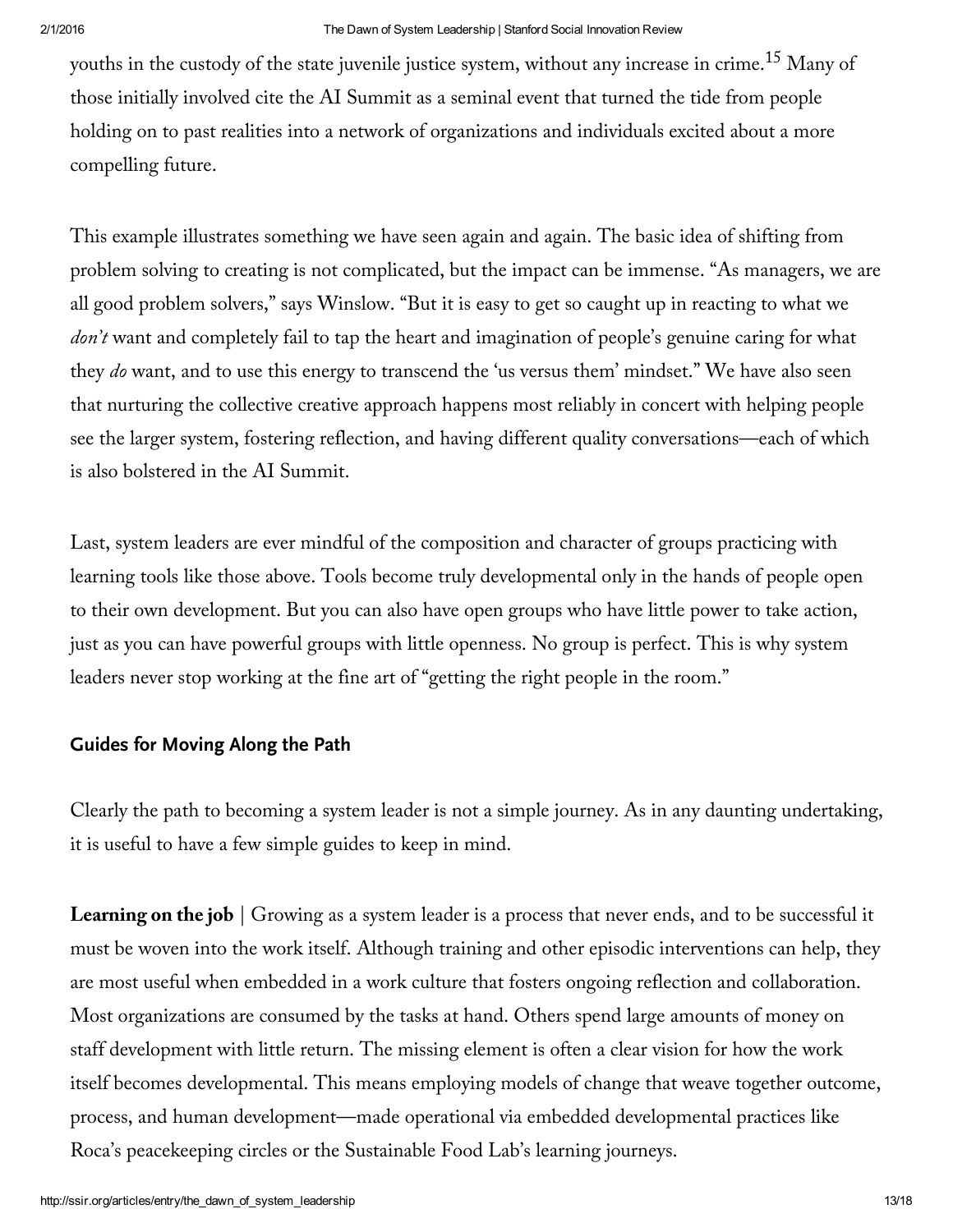**Balancing advocacy and inquiry** | All change requires passionate advocates. But advocates often become stuck in their own views and become ineffective in engaging others with different views. This is why effective system leaders continually cultivate their ability to listen and their willingness to inquire into views with which they do not agree. Leading with real inquiry is easy to say, but it constitutes a profound developmental journey for passionate advocates. As collaborative networks grow in sophistication, they learn how to institutionalize the balance of advocacy and inquiry. For example, the Sustainable Food Lab has a great many passionate advocates. Recognizing that passionate advocacy can put others on the defensive (even though they may agree with what is being advocated), the Lab's NGO-Business steering committee declared that all major meetings would be "no pitch zones," safe spaces for thinking together rather than a place where people come seeking to engage others in their own agendas.

**Engaging people across boundaries** | We are often most comfortable with those with whom we share a common history and views. But operating within our comfort zones will never lead to engaging the range of actors needed for systemic change—whether it is the police for Roca or the multinational food corporations for the NGO founders of the Sustainable Food Lab. Though always challenging, reaching across boundaries can have immense payoffs. "Innovation often only comes from seeing a system from different points of view," says Winslow.

**Letting go** | System leaders need to have a strategy, but the ones who are most effective learn to "follow the energy" and set aside their strategy when unexpected paths and opportunities emerge. In the Sustainable Food Lab there are many companies that have become leaders who had little prior commitment to sustainable agriculture until artful system leaders helped them see a bigger picture. In one case, an internal corporate advocate for "pro-poor" business practices had made little progress. When she talked to her vice president about the plight of the rural poor, he was sympathetic but responded that this was the work of charities, and she should reach out to their corporate foundation. A colleague pointed out her boss's deep concern about the long-term supply of important products and the implicit alignment with her concerns. When she showed the vice president how the company might be unable to source critical food products if it didn't invest in the well-being of farming communities, he said, "Why didn't you just tell me that if we don't do these things we won't have product on the shelf?" Today, the company is a global leader in sustainable food supply chain innovations. "Once I could let go of my advocacy for the poor," she says, "I discovered how to help my busy managers see the problem in a way they could get their hands around."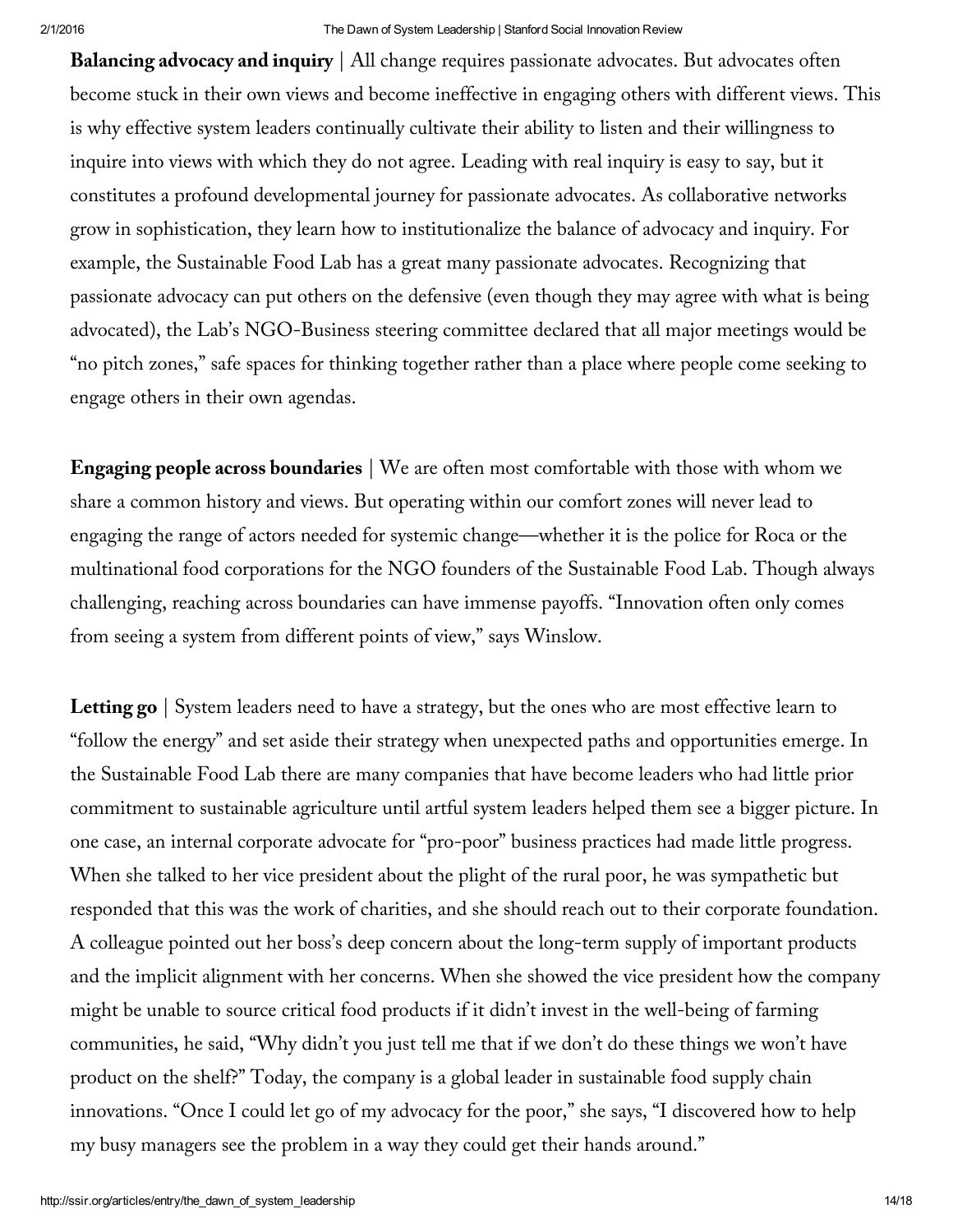**Building one's own toolkit** | The variety of helpful tools and approaches available today is large and growing, and system leaders should be knowledgeable about what is available. In our work, tools we use regularly come from a variety of places, including a few mentioned here: the "five disciplines" approach to systems thinking and organizational learning, Theory U and Presencing, Appreciative Inquiry, Immunity to Change, Roca's peacekeeping circles, and the Change Labs and scenario planning of Reos Partners.<sup>16</sup> Recently, several of us have started a process of organizing these tools to provide an integrated tool kit for systemic change. $^{17}$  But it is important to remember that building a tool kit is more than just putting arrows in your quiver. It is about learning, over time, through disciplined practice, how to become an archer.

**Working with other system leaders** | Growing the capabilities to become a more effective system leader is hard work. It needs to happen in difficult settings and under pressure to deliver tangible results. It is naïve, even for the most accomplished system leader, to think that she can do it alone. We know of no examples where effective system leaders achieved broad scale success without partners. You need partners who share your aspirations and challenges and who help you face difficult changes while you also attend to your own ongoing personal development—balancing task time with time for reflection, action, and silence. You need to engage with colleagues who are at different stages in their own developmental journeys. And you need help letting the unexpected emerge amid urgency and time pressure. Connecting with others who are also engaged in this journey can help lighten the load and foster the patience needed when organizations or systems seem to be changing at a slower rate than you yourself are changing.

## **Dawn Awakening**

We believe system leadership is critical for the times in which we now live, but the ideas behind it are actually quite old. About 2,500 years ago Chinese philosopher Lao Tzu eloquently expressed the idea of individuals who catalyze collective leadership:

The wicked leader is he whom the people despise. The good leader is he whom the people revere. The great leader is he of whom the people say, "We did it ourselves."

The real question today is, Is there any realistic hope that a sufficient number of skilled system leaders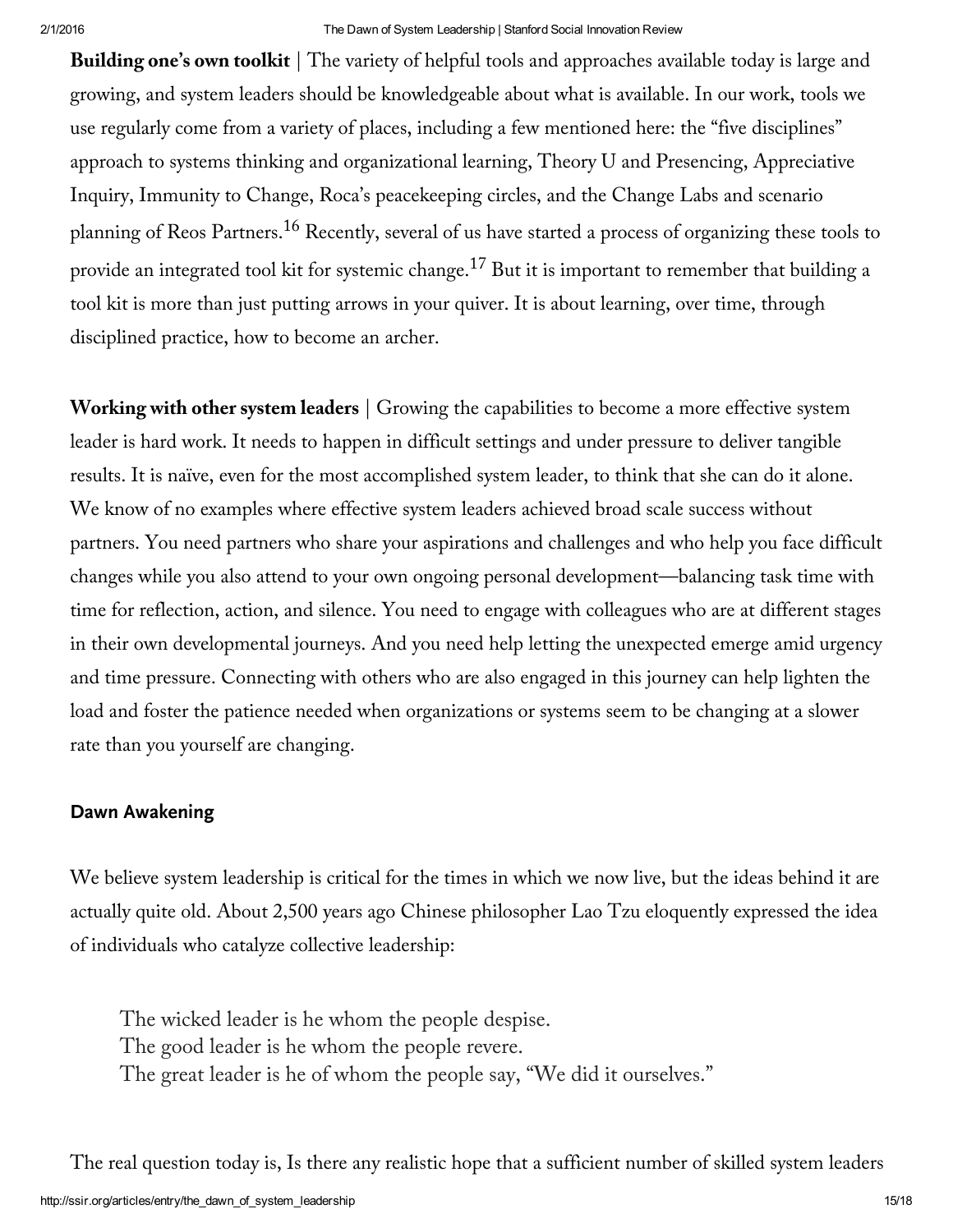will emerge in time to help us face our daunting systemic challenges? We believe there are reasons for optimism. First, as the interconnected nature of core societal challenges becomes more evident, a growing number of people are trying to adopt a systemic orientation. Though we have not yet reached a critical mass of people capable of seeing that a systemic approach and collective leadership are two sides of the same coin, a foundation of practical know-how is being built.

Second, during the last thirty years there has been an extraordinary expansion in the tools to support system leaders, a few of which we have touched on in this article. We have observed numerous instances where the strategic use of the right tool, at the right time, and with the right spirit of openness, can shift by an order of magnitude the ability of stakeholders to create collective success. With the right shifts in attention, networks of collaboration commensurate with the complexity of the problems being addressed emerge, and previously intractable situations begin to unfreeze.

Last, there is a broad, though still largely unarticulated, hunger for processes of real change. This is undoubtedly why a person like Mandela strikes such a resonant chord. There is a widespread suspicion that the strategies being used to solve our most difficult problems are too superficial to get at the deeper sources of those problems. This can easily lead to a sense of fatalism—a quiet desperation that our social, biological, economic, and political systems will continue to drift toward chaos and dysfunction. But it can also cause people to be more open to seeking new paths. Compared to even a few years ago, we find that many today are exploring new approaches that move beyond the superficial to ignite and guide deeper change. Organizations and initiatives like those described in this article have succeeded because of a growing awareness that the inner and outer dimensions of change are connected. As our awakening continues, more and more system leaders who catalyze collective leadership will emerge.

### **Notes**

<sup>1</sup> Adam Kahane, *Solving Tough [Problems](http://www.amazon.com/Solving-Tough-Problems-Listening-Realities/dp/1576754642)*, San Francisco: Berrett-Koehler, 2004.

<sup>2</sup> Ronald Heifetz, *[Leadership](http://www.amazon.com/Leadership-Without-Answers-Ronald-Heifetz/dp/0674518586) Without Easy Answers*, Cambridge, Mass.: Harvard University Press, 1994. Explored in the context of social change by one of us in the article by Ronald Heifetz, John Kania, and Mark Kramer, "Leading Boldly," *Stanford Social [Innovation](http://www.ssireview.org/articles/entry/leading_boldly) Review*, Winter 2004.

<sup>&</sup>lt;sup>3</sup> Good summaries of the systems thinking and organizational learning tools can be found in the following books: Peter Senge, Art Kleiner, Charlotte Roberts, Richard Ross, and Bryan Smith, *The Fifth [Discipline](http://www.amazon.com/The-Fifth-Discipline-Fieldbook-Organization/dp/0385472560) Fieldbook*, New York City: Doubleday, 1994; Peter Senge, Art Kleiner, Charlotte Roberts, Richard Ross, and Bryan Smith, *The Dance of Change*, New York City: Doubleday, 1998; and Peter Senge, Nelda [Cambron-McCabe,](http://www.amazon.com/The-Dance-Change-challenges-organization/dp/0385493223) Timothy Lucas, Bryan Smith, Janis Dutton, and Art Kleiner, *[Schools](http://www.amazon.com/Schools-That-Learn-Updated-Revised/dp/0385518226) that Learn*, New York City: Doubleday, 2013.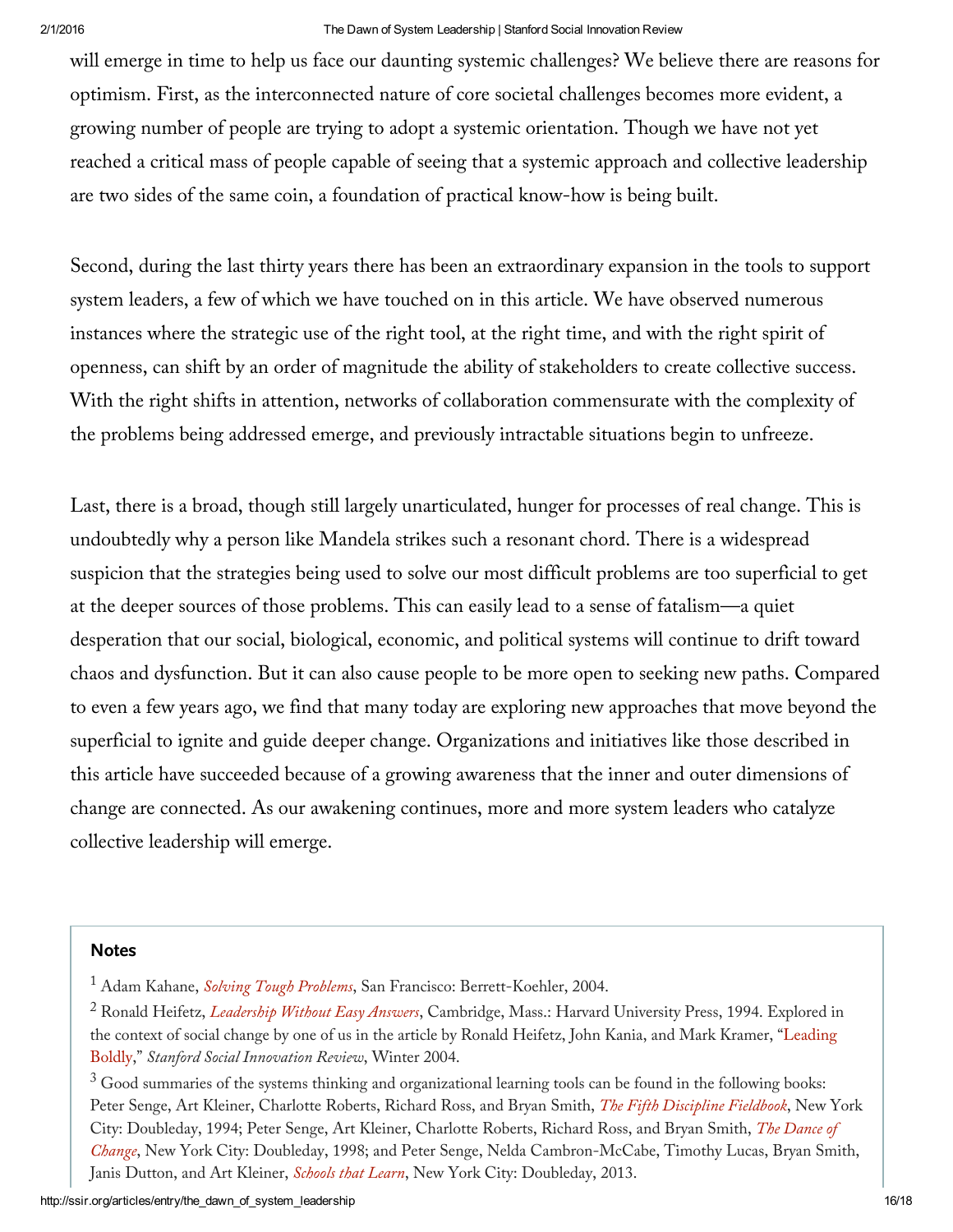$4$  With less than 5 percent of the world's population, the United States has more than 25 percent of the world's prison inmates, and incarceration rates are wildly uneven: according to the US Department of Justice, almost one in three African-American men can expect to go to prison in his lifetime, compared to 16 percent of Hispanics and 6 percent of whites.

 $^5$  In the pay for success program, some portion of the \$45,000 per year it costs the state to incarcerate a person goes back to Roca for reductions in prison time. If they fail to keep enough out of prison, they lose money. If they succeed, they make money, which they will use to expand the number of youths they can serve. It is a simple idea, but it has never previously been implemented on this scale. (*Boston Globe*, September, 2013).

<sup>6</sup> <http://www.restorativejustice.org/university-classroom/01introduction/> tutorial-introduction-to-restorativejustice/processes/circles

<sup>7</sup> [http://www.roadmaptozero.com](http://www.roadmaptozero.com/)

8 John Kania and Mark Kramer, "[Collective](http://www.ssireview.org/articles/entry/collective_impact) Impact," *Stanford Social Innovation Review*, Winter 2011.

<sup>9</sup> Similar problems afflict many foundation strategies, where it has become fashionable to focus on "accountability for measurable outcomes," typically to be achieved within arbitrary time frames dictated by the foundation rather than the systemic reality of the situation at hand.

<sup>10</sup> Russell L. Ackoff, "From Data to Wisdom," *Journal of Applied Systems Analysis*, 1989, vol. 16, pp. 3-9.

 $11$  Of the many approaches to systems maps, we favor those that come from the system dynamics methods that help identify key causal relationships and high- versus lowleverage interventions. See Jay W. Forrester, *Collected Papers of Jay W. Forrester*, San Jose: Pegasus [Communications,](http://www.amazon.com/Business-Dynamics-Systems-Thinking-Modeling/dp/007238915X) 1975; and John Sterman, *Business Dynamics: Systems Thinking and Modeling for a Complex World*, New York City: McGraw Hill, 2000.

<sup>12</sup> For more on dialogue interviews, peer shadowing, and learning journeys, see Otto Scharmer, *[Theory](http://www.amazon.com/Theory-Leading-Future-It-Emerges/dp/1576757633) U*, San Francisco: Berrett-Koehler, 2008, and [http://www.presencing.com](http://www.presencing.com/)

<sup>13</sup> See Senge et al., op. cit.

<sup>14</sup> David L. Cooperider, Diana Whitney, and Jacqueline M. Stavros, *[Appreciative](http://www.amazon.com/Appreciative-Inquiry-Handbook-Leaders-Edition/dp/1933403195) Inquiry Handbook*, second edition, Brunswick, Ohio: Crown Custom Publishing, 2008.

<sup>15</sup> New York State Division of Criminal Justice Services (DCJS): Uniform Crime Reporting and Incident-Based Reporting System, Probation Workload System, and DCJS-Office of Court Administration Family Court JD/DF Case Processing Database. New York State Office of Children and Family Services detention and placement databases.

<sup>16</sup> Peter Senge, Bryan Smith, Nina Kruschwitz, Joe Laur, and Sara Schley, *The Necessary [Revolution](http://www.amazon.com/The-Necessary-Revolution-Individuals-Organizations/dp/0385519044)*, New York City: Doubleday, 2008; Peter Senge, *The Fifth [Discipline](http://www.amazon.com/The-Fifth-Discipline-Practice-Organization/dp/0553456342)*, New York City: Doubleday, revised edition, 2006; Otto Scharmer and Katrin Kaufer, *Leading from the [Emerging](http://www.amazon.com/Leading-Emerging-Future-Ego-System-Eco-System/dp/1605099260) Future*, San Francisco: Berrett-Koehler, 2013; Cooperider, Whitney, and Stavros, op. cit.; Robert Kegan and Lisa L. Lahey, *Immunity to Change: How to Overcome it and Unlock Potential in Yourself and Your Organization*, Cambridge, Mass.: Harvard Business Press, 2009; Adam Kahane, *[Transformative](http://www.amazon.com/Transformative-Scenario-Planning-Working-Together/dp/1609944909) Scenario Planning*, San Francisco: Berrett-Koehler, 2012.

<sup>17</sup> So far we have identified more than 130 different tools used in systemic change processes [\(www.academyforchange.org\)](http://www.academyforchange.org/).

<span id="page-16-0"></span>**Peter Senge** is a senior lecturer at MIT Sloan School of [Management.](http://www.solonline.org/) He is also the founding chair of The Society for [Organizational](http://www.amazon.com/The-Fifth-Discipline-Practice-Organization/dp/0553456342) Learning (SoL) and co-founder of the [Academy](http://ssir.org/articles/entry/www.academyforchange.org) for Systemic Change. Senge is the author of the book *The Fifth Discipline* and co-author of the books *[Presence](http://www.amazon.com/Presence-Human-Purpose-Field-Future/dp/0385516304)*, *The Necessary [Revolution](http://www.amazon.com/Schools-That-Learn-Updated-Revised/dp/0385518226)*, *The Fifth [Discipline](http://www.amazon.com/The-Fifth-Discipline-Fieldbook-Organization/dp/0385472560) Fieldbook*, and *Schools That Learn*.

**Hal Hamilton** is director of the [Sustainable](http://www.sustainablefoodlab.org/) Food Lab and co-founder of the [Academy](http://www.academyforchange.org/) for Systemic Change. He was previously executive director of the Sustainability Institute and the Center for Sustainable Systems.